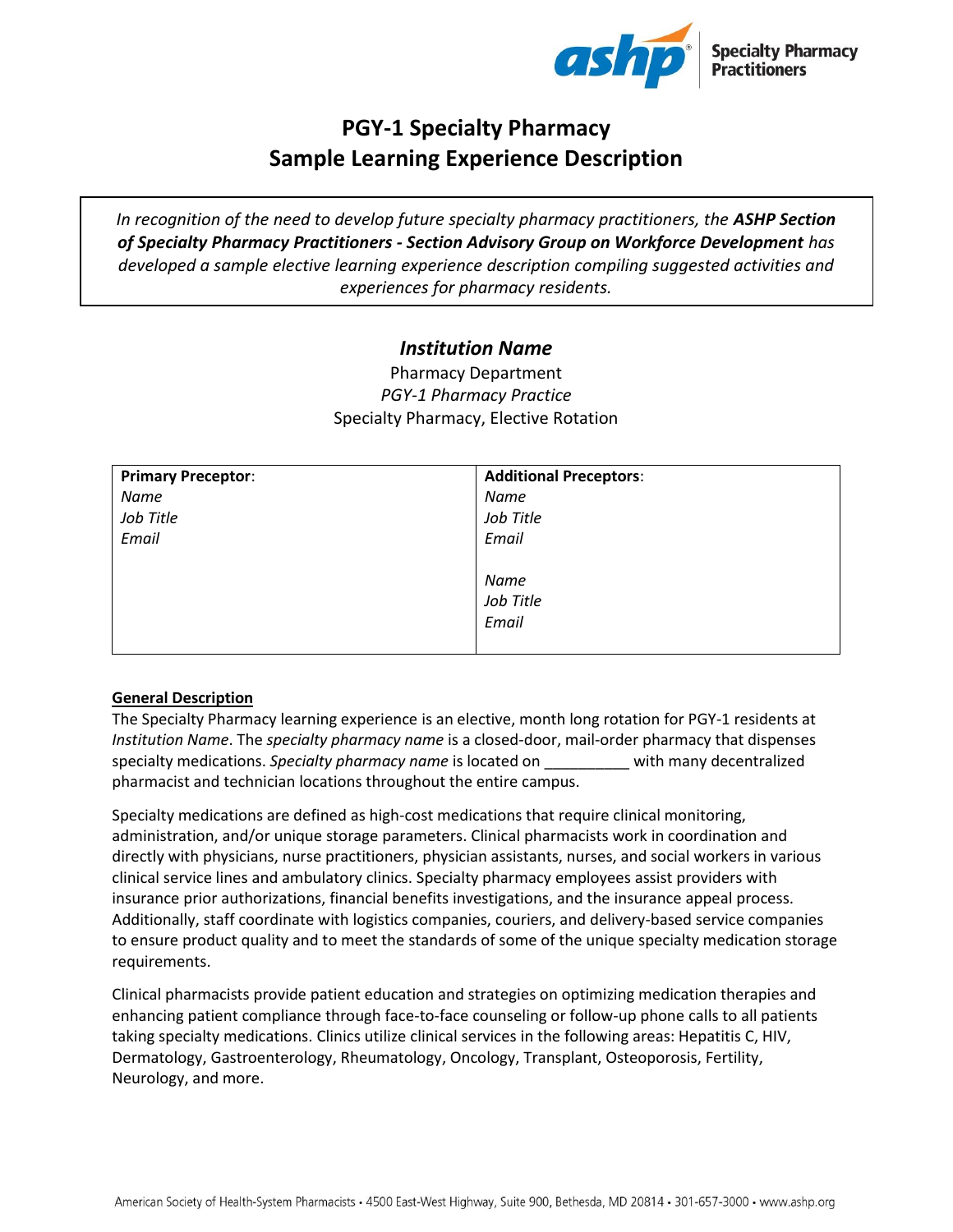Residents will be provided opportunities to develop patient-care management skills necessary for complex medication-related disease states and medical complications. The rotation will be customized to the resident's interest area, prior experiences, and areas for improvement. Residents are encouraged to express their interest in particular service lines during their initial meeting with their primary preceptor.

Resident responsibilities may include, but are not limited to: performing medication reconciliation, adherence assessment phone calls, precepting students, medication counseling, managing medication therapy, screening drug-drug interactions, adjusting medication therapies based on organ functions, training in fulfillment operations, providing injection training to patients, developing and monitoring patient follow-up care plans, and communicating with providers for recommendations to optimize patient medication therapies.

The resident will also partake in fulfillment operations as part of the specialty pharmacy workflow which may include, but is not limited to: prescription processing, addressing drug utilization review, interpreting claim adjudications, completing prior authorizations, assisting in the appeal process, copayment assistance, pharmaceutical billing processes, dispensing operations, and delivery operations. Residents will develop skills in the following areas while on rotation: time management skills, multitasking skills, communication skills, clinical knowledge in specialty medications and disease states, and counseling skills.

Residents will be required to lead topic discussions in the disease state areas they are interested in and have agreed upon with their primary preceptor. The residents may choose to engage staff with an educational formal presentation if they so choose. Residents will be formally evaluated during midpoint and final evaluations with their preceptors via PharmAcademic.

## **Hours and Preceptor Interaction**

- *0800-0830: Meet with preceptor and create schedule/designate tasks for the day*
- *0830-1100: Partake in clinical operations and initiate clinical follow-ups*
- *0900 (M-W-F): Engage in specialty pharmacy staff huddle in central operations*
- *1100-1200: Check-in with preceptor for afternoon discussions/schedule updates, check-in with operations, call center, and script data entry staff for delivery confirmations and issues for patients that resident is coordinating*
- *1300-1530: Wrap-up clinical activities for the day, and engage in discussions with primary preceptor*
- *1600: End of day check-in with primary preceptor for outstanding issues and coordinating nextday activities*

*\*\*Tentative schedule above is subject to change at the discretion of preceptors and coordination with resident\*\**

## **Potential Disease State and Topics Encountered**

Common topics in which the resident will be expected to gain proficiency through literature review, discussion, and/or direct patient care experience include, but are not limited to:

- *Operations*
	- o *Insurance Overview*
	- o *Patient Assistance Programs*
	- o *Medication Reconciliation*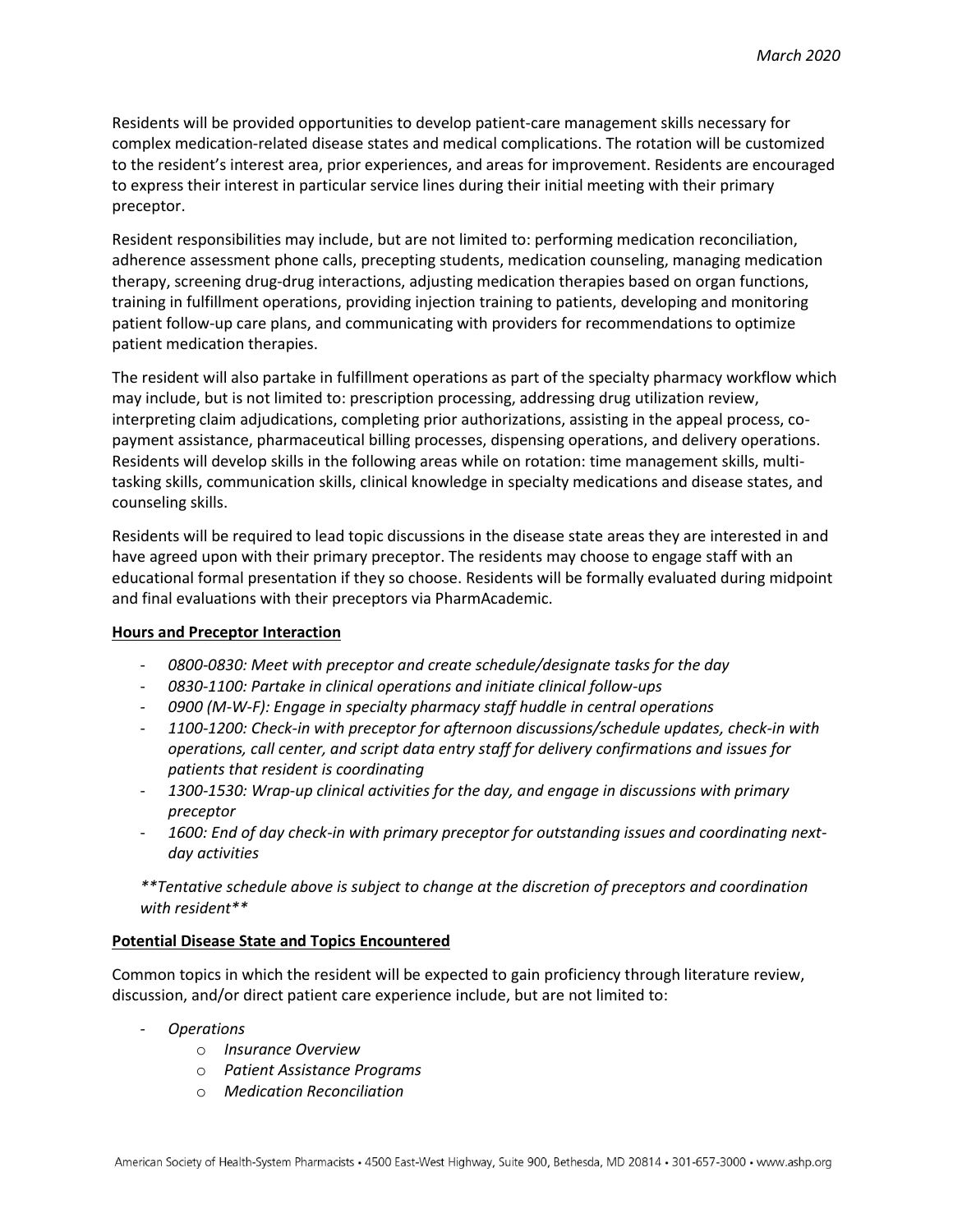- o *Medication Education*
- o *Adherence Coaching*
- o *Storage specifications for specialty medications*
- o *Logistics and Delivery of medications*
- o *Script Data Entry*
- o *DUR Review*
- *Neurology*
	- o *Multiple Sclerosis*
	- o *Tardive Dyskinesia*
	- o *Parkinson's Disease*
	- o *Spinal Muscular Atrophy (Spinraza)*
- *HIV & Hepatology* 
	- o *Basic HIV pharmacotherapy overview*
	- o *HIV and HCV co-infection*
	- o *Managing drug interactions with antiretroviral therapy (HIV and Hepatitis C)*
	- o *Opportunistic infection prophylaxis*
	- o *Managing antiretroviral associated side effects*
- *Oncology* 
	- o *Brain tumor pharmacotherapy*
	- o *Breast cancer pharmacotherapy*
	- o *Managing adverse effects of oral chemotherapy*
	- *Inflammatory (dermatology, gastroenterology, rheumatology)*
		- o *Psoriasis pharmacotherapy*
		- o *Crohn's disease and ulcerative colitis pharmacotherapy*
		- o *Rheumatoid arthritis, psoriatic arthritis, ankylosing spondylitis pharmacotherapy*
		- o *Medication side effect management*
- *Cardiology*
	- o *Use of PCSK-9 Inhibitors for HLD*
	- o *Review of newly approved cardiology medications*
- *Infertility*
	- o *Review of medications used in reproductive therapies*

#### **Goals and Objectives Taught and Evaluated**

| Objective                                                                                                                                                                                                                                                                               | <b>Matched Activity</b>                                                                                                                                                                                                                                                                                                                                                                             |  |
|-----------------------------------------------------------------------------------------------------------------------------------------------------------------------------------------------------------------------------------------------------------------------------------------|-----------------------------------------------------------------------------------------------------------------------------------------------------------------------------------------------------------------------------------------------------------------------------------------------------------------------------------------------------------------------------------------------------|--|
| Goal R1.1: In collaboration with the health care team, provide safe and effective patient care to a<br>diverse range of patients, including those with multiple co-morbidities, high-risk medication<br>regimens, and multiple medications following a consistent patient care process. |                                                                                                                                                                                                                                                                                                                                                                                                     |  |
| Objective R 1.1.7: (Applying)<br>Document direct patient care<br>activities appropriately in the<br>medical record or where<br>appropriate.                                                                                                                                             | - Appeals, prior authorizations, and insurance claims will be<br>documented<br>- All communications with patients will be documented<br>- All provider interactions will be communicated/documented<br>- Accurately gather, organize, and analyze patient specific<br>information on assigned patient. Document assessment and<br>plan in case management system and/or electronic health<br>record |  |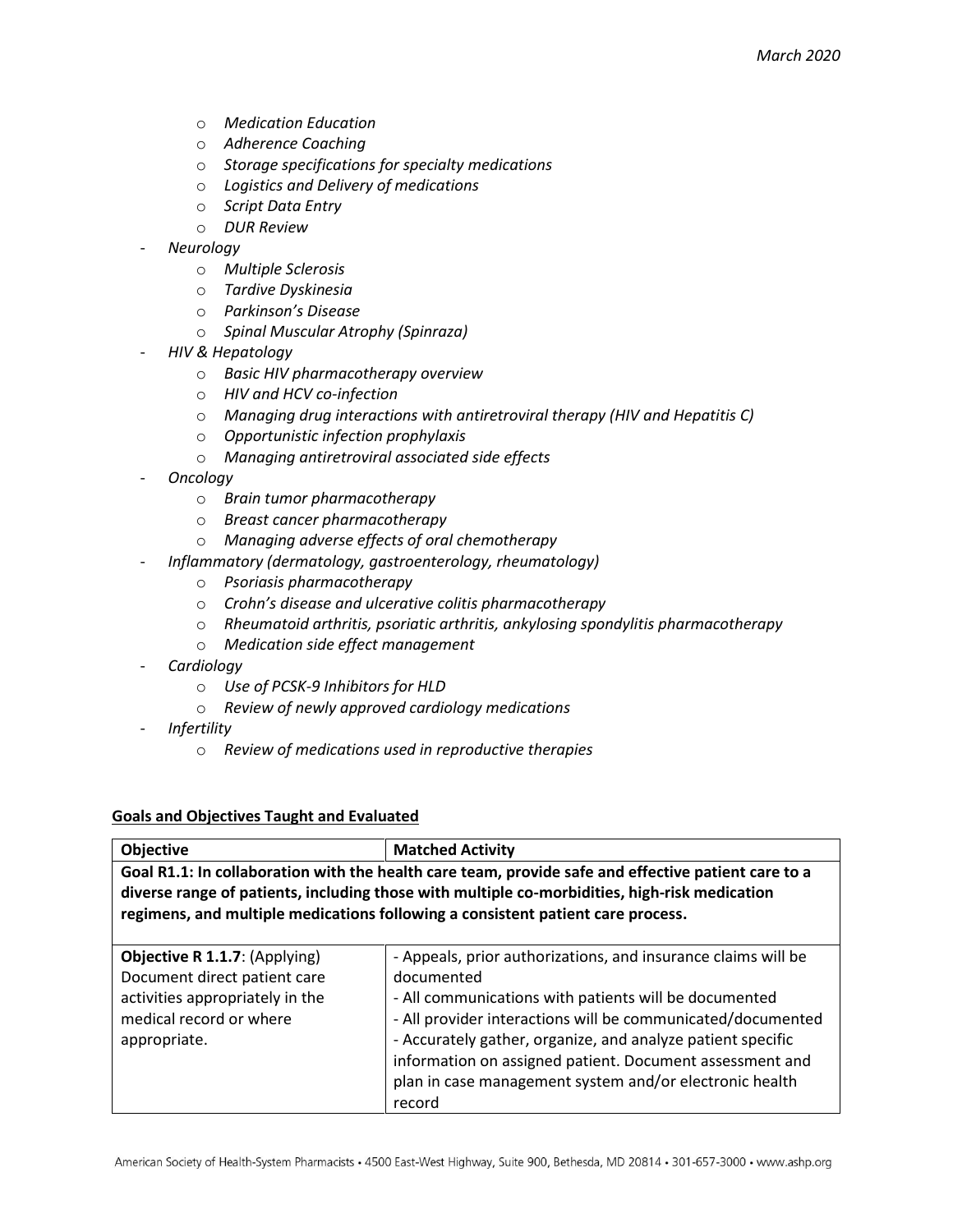| Goal R1.2: Ensure continuity of care during patient transitions between care settings.          |                                                                                                 |  |  |
|-------------------------------------------------------------------------------------------------|-------------------------------------------------------------------------------------------------|--|--|
| Objective R 1.2.1: (Applying)                                                                   | - Coordination of benefits for patients enrolling in new                                        |  |  |
| Manage transitions of care                                                                      | therapies                                                                                       |  |  |
| effectively.                                                                                    | - Coordinating continuation of medications, insurance                                           |  |  |
|                                                                                                 | benefits, and communication between providers, patient, and                                     |  |  |
|                                                                                                 | primary care teams                                                                              |  |  |
|                                                                                                 | - Effectively communicate plan and recommendations to the                                       |  |  |
|                                                                                                 | prescriber and nurses in the clinics                                                            |  |  |
|                                                                                                 | - Properly intake new prescriptions and identify patients that                                  |  |  |
|                                                                                                 | may benefit from specialty pharmacy services                                                    |  |  |
|                                                                                                 | Goal R1.3: Prepare, dispense, and manage medications to support safe and effective drug therapy |  |  |
| for patients.                                                                                   |                                                                                                 |  |  |
| Objective R1.3.3: (Applying)                                                                    | - Partake in complete script data entry and processing of new                                   |  |  |
| Manage aspects of the medication-                                                               | prescriptions                                                                                   |  |  |
| use process related to oversight of                                                             | - Troubleshoot errors that arise from operations (e.g. filling,                                 |  |  |
| dispensing.                                                                                     | inventory, errors, insurance, etc.)                                                             |  |  |
|                                                                                                 | - Coordinating delivery of medication with delivery service and                                 |  |  |
|                                                                                                 | patient                                                                                         |  |  |
| Goal R4.1: Provide effective medication and practice-related education to patients, caregivers, |                                                                                                 |  |  |
|                                                                                                 | health care professionals, students, and the public (individuals and groups).                   |  |  |
| Objective R4.1.2: (Applying) Use                                                                | - Properly answer any questions that patients may have from                                     |  |  |
| effective presentation and teaching                                                             | counseling interactions (face-to-face or phone call) and deliver                                |  |  |
| skills to deliver education.                                                                    | any information patient needs at a health literacy level that is                                |  |  |
|                                                                                                 | related to the patient                                                                          |  |  |
|                                                                                                 | - Properly onboard new patients to clinical service lines by                                    |  |  |
|                                                                                                 | providing information on what specialty pharmacy services                                       |  |  |
|                                                                                                 | are, answering any medication therapy questions, and                                            |  |  |
|                                                                                                 | properly demonstrating use of medication (e.g. injection                                        |  |  |
|                                                                                                 | teaching)                                                                                       |  |  |
|                                                                                                 | - Properly lead/precept APPE students in topic discussions,                                     |  |  |
|                                                                                                 | daily patient-care activities, and presentations (if available)                                 |  |  |
|                                                                                                 | - Present an informal and formal case presentation by the end                                   |  |  |
|                                                                                                 | of the rotation (optional)                                                                      |  |  |
| Objective R4.1.4: (Applying)                                                                    | - Perform refill reminder call backs and adherence coaching via                                 |  |  |
| Appropriately assess effectiveness                                                              | phone                                                                                           |  |  |
| of education.                                                                                   | - Precept APPE student(s) on rotation by delegating clinically                                  |  |  |
|                                                                                                 | appropriate assignments (e.g. clinical assessments, patient                                     |  |  |
|                                                                                                 | counseling, medication histories, etc.) and providing timely                                    |  |  |
|                                                                                                 | and constructive feedback to student (if applicable)                                            |  |  |
|                                                                                                 |                                                                                                 |  |  |

## **Progression of the Resident**

The length of time the preceptor spends in each of the phases of learning will depend on the resident's progression in the current learning experience and where the learning experience occurs in the overall residency program.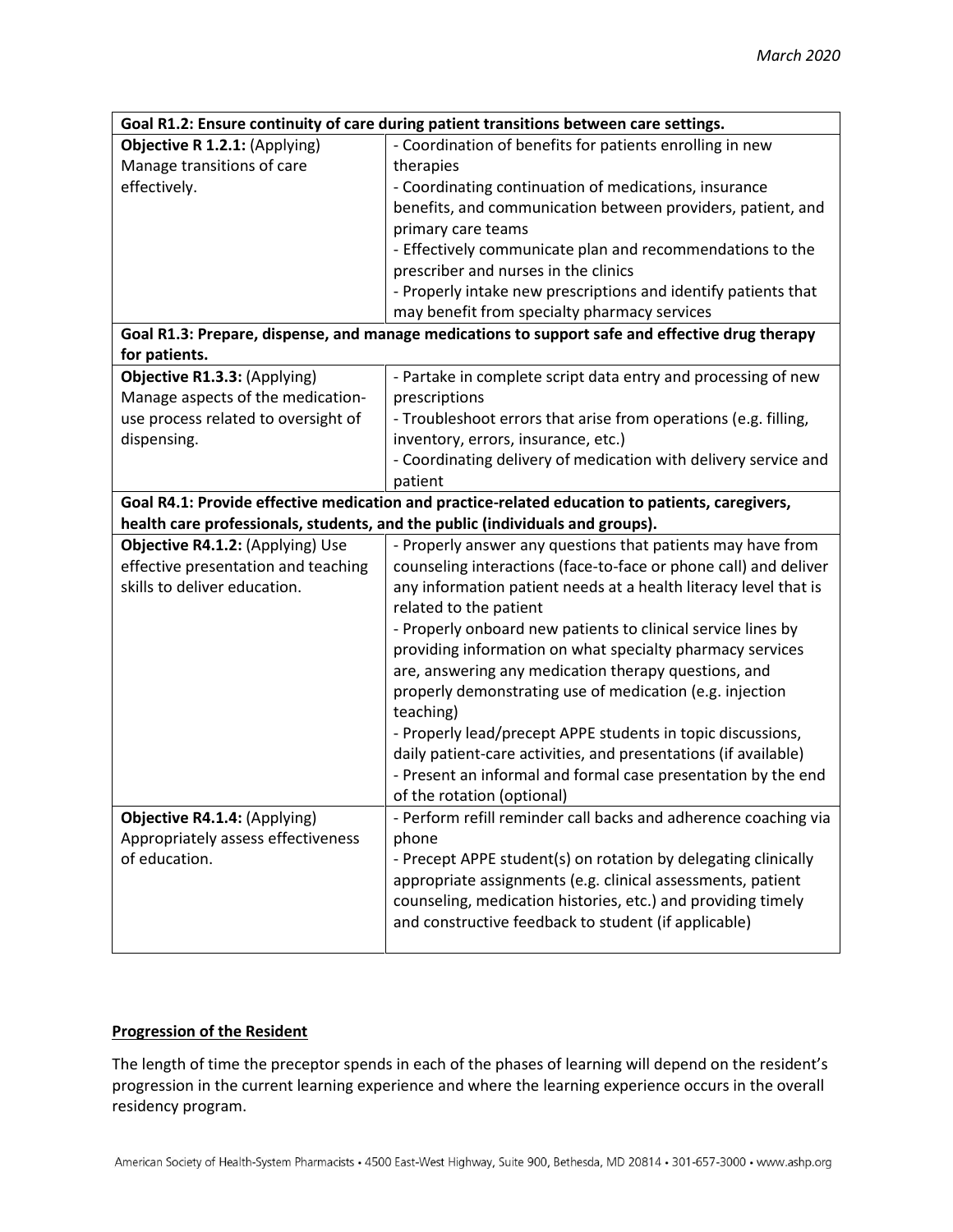### - **Week 1: Rotation Orientation**

- $\circ$  Preceptor will review pre-rotation self-assessment with resident, set expectations for the rotation, set dates for any required journal club and/or presentations, structure of rotation, approved absences, etc.
- $\circ$  Preceptor will model pharmacy operations in central operations and clinical operations in clinic, and resident will be expected to observe **(modeling)**
- $\circ$  The resident will be oriented to workflow and documentation with the expectation the resident will be able to perform independently by end of the week.
- o The resident will learn documentation for required service line and/or clinic of choice
- **Week 2**: **Clinic and Satellite Orientation and Modeling**
	- $\circ$  Determine patient demographics, insurance information, and clinical needs to ascertain appropriateness of utilizing specialty pharmacy services
	- $\circ$  Assess patient's clinical information to ascertain accuracy of prescription under supervision of preceptor. Preceptor may facilitate some of the duties, but the resident will take on more responsibility acting as the primary pharmacist **(coaching)**
	- o Learn prior authorization process and practice initiating and carrying out prior authorization requests under supervision of preceptor
	- o Understand work-flow of clinical areas and associated clinical care plans
	- $\circ$  Document patient and healthcare team interactions in appropriate EHR system
- **Week 3-4**: **Autonomous Functioning as Pharmacist and Conducting Clinical/Operational Pharmacist Duties**
	- $\circ$  Independently recognize areas of medication therapy optimization and communicate with primary team/provider to make change to optimize medication therapy
	- o Perform final verification of filled prescriptions and trouble shoot errors
	- $\circ$  Determine patient responsibility (co-pay) and communicate accordingly to the patient
	- $\circ$  Actively seek out and aid in enrolling patients in co-pay assistance programs based on patient need for insurance, co-pay affordability, disease state, etc.
	- $\circ$  Independently perform at least three medication education/counseling sessions via verbal (face-to-face or phone) and written communication (administration, adherence, side effects management, storage, goals of therapy) per week **(facilitating)**
	- $\circ$  Independently obtain/verify medication history with each initial visit and follow-up phone call and document in EHR
	- $\circ$  Devise a patient-centered, evidence-based monitoring plan and medication regimen that most effectively evaluates achievement of treatment specific goals for patients
	- $\circ$  Complete appropriate care plan monitoring and follow-up for assigned patients
	- $\circ$  Create medication counseling templates for specialty medications (if applicable) or update current templates with up-to-date information/evidence

#### **Required Readings and Expected Knowledge**

- *Required readings are located in the: \_\_\_\_\_\_\_\_\_\_*
- *Preceptors will determine readings based on topic discussions, resident interest areas, and clinical situations that may arise while on service.*

#### **Evaluation of the Resident**

- PharmAcademic will be utilized for documentation of formal evaluations.